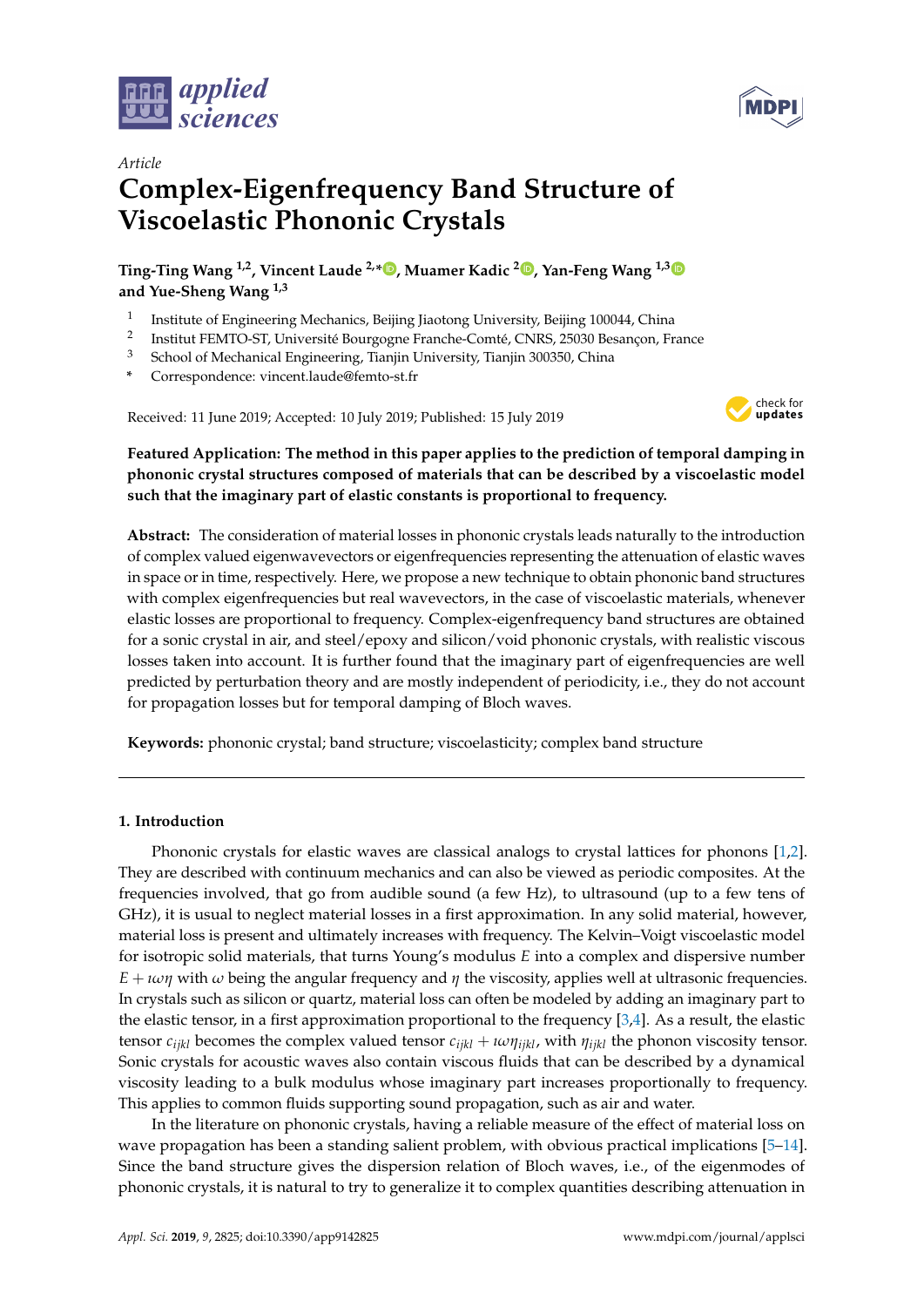space or damping in time. The complex band structure gives the complex-valued Bloch wavevector as a function of real frequency [\[7](#page-8-6)[,15,](#page-8-7)[16\]](#page-9-0). It is in essence well suited to the description of the attenuation in space of monochromatic waves originating from a source of finite extent excited at a given frequency. There are other situations where the wavevector can be imposed, such as with laser generated ultrasound, but waves will be damped as time goes by after the excitation process. Enhanced energy damping in metamaterials has also been proposed [\[17](#page-9-1)[,18\]](#page-9-2). It is the purpose of this paper to propose a complex-eigenfrequency band structure method that is suited for viscoelastic materials. In the following, an augmented complex eigenvalue problem is defined using an auxilliary field technique, giving direct damping information for every Bloch wave in the band structure. Examples are given for a sonic crystal of rigid scatterers in air, for steel-epoxy phononic crystals, and for a holey silicon phononic crystal. It is found that numerical results follow closely the perturbation theory in Ref. [\[11\]](#page-8-8), according to which the damping of a given Bloch wave can be estimated at any frequency from a volume average of the viscoelastic constituents weighted by the Bloch wave distribution. In particular, the complex-eigenfrequency band structure *ω*(*k*) does not capture any spatial propagation information but provides one with information complementary to the complex band structure  $k(\omega)$ .

#### **2. Theory**

#### *2.1. Complex Eigenvalue Problem*

We consider a primitive unit-cell of an artificial crystal, such as those depicted in Figures [1–](#page-4-0)[3.](#page-6-0) Elastic Bloch waves have a displacement vector of the form  $U(\mathbf{r}, t) = \mathbf{u}(\mathbf{r}) \exp(i(\omega t - \mathbf{k} \cdot \mathbf{r}))$  where  **is the periodic part of the Bloch wave,**  $\omega$  **is the angular frequency,** *t* **is the time variable, and <b>k** is the Bloch wavevector. In elastic solids, the stress and strain tensors are related by Hooke's law via the order-four elastic tensor *cijkl*. Bloch waves of phononic crystals are obtained by solving an eigenfrequency problem under periodic boundary conditions. In viscoelastic solids, Hooke's law is generalized to a complex-valued elastic tensor  $c_{ijkl} + i\omega \eta_{ijkl}$ , with  $\eta_{ijkl}$  the order-four phonon viscosity tensor. The imaginary part is thus explicitly proportional to the angular frequency. As a result, the eigenfrequency problem becomes non trivial, since the matrix coefficients depend on frequency. A complex eigenfrequency band structure can be obtained anyway using the method described in the following and with the assumption that viscoelastic losses are proportional to *ω*. We start with the formal eigenproblem with a viscoelastic term

$$
(\mathbf{K}(\mathbf{k}) + \iota \omega \mathbf{V}(\mathbf{k}) - \omega^2 \mathbf{M})\mathbf{u} = 0,
$$
\n(1)

with **u** a vector of the degrees of freedom (d.o.f), **K** a stiffness matrix, **M** a mass matrix, and **V** a viscosity matrix. Note that both the stiffness matrix and the viscosity matrix are a function of the Bloch wavevector **k**; we omit the dependence on **k** in the rest of this sub-section for simplicity of the presentation. The mass matrix generally has constant coefficients. All matrices are square and the number of lines equals the number of d.o.f of the system. We set  $\lambda = \iota \omega$  and rewrite Equation [\(1\)](#page-1-0)

$$
(\mathbf{K} + \lambda \mathbf{V} + \lambda^2 \mathbf{M})\mathbf{u} = 0.
$$
 (2)

This second-degree polynomial eigen-equation is equivalent to the first-degree system of equations

<span id="page-1-0"></span>
$$
\mathbf{v} = \lambda \mathbf{u},\tag{3}
$$

$$
Ku + \lambda Vu + \lambda Mv = 0,
$$
\n(4)

or finally equivalent to the double-size eigenvalue problem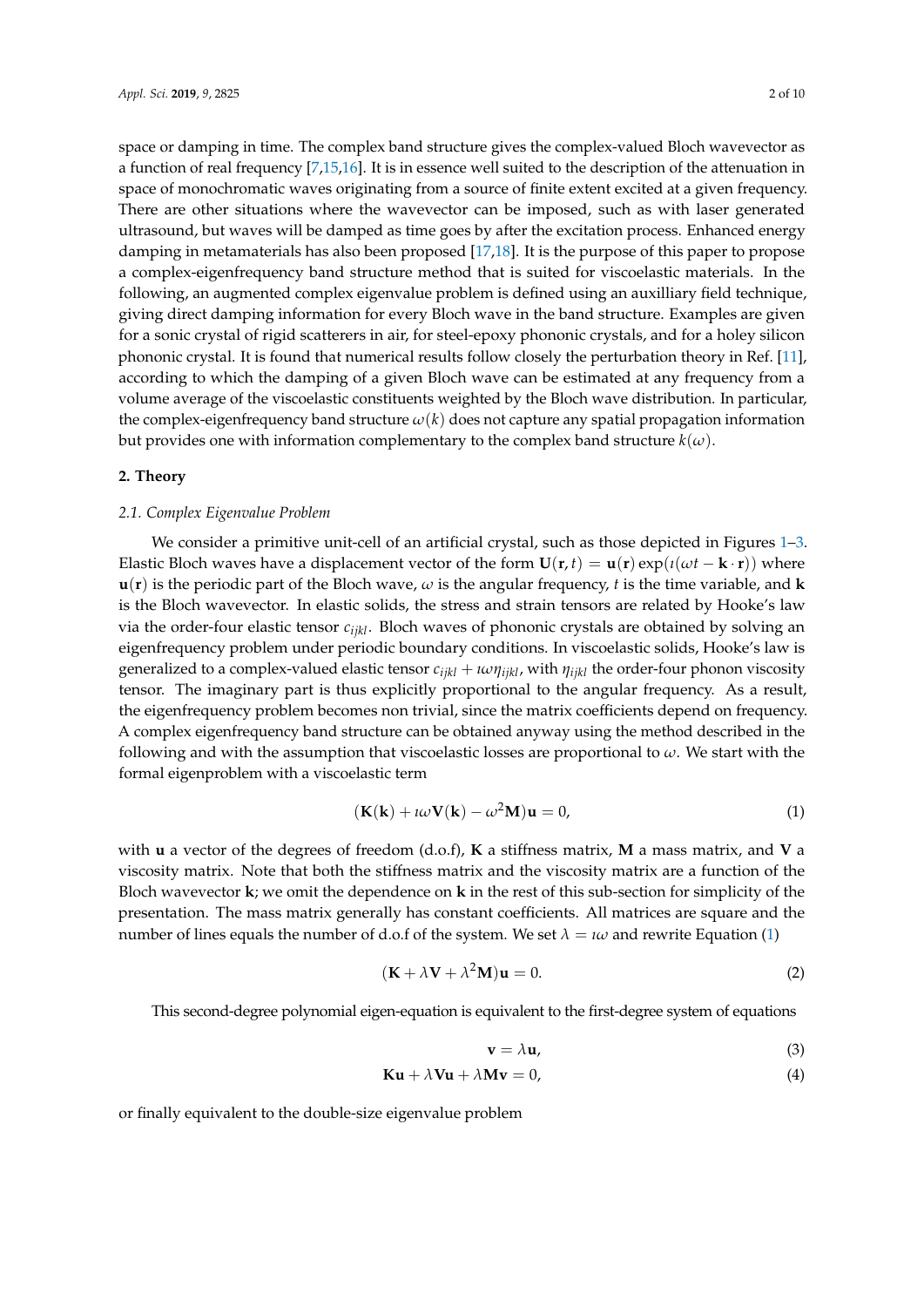$$
\begin{pmatrix} \mathbf{K} & 0 \\ 0 & 1 \end{pmatrix} \begin{pmatrix} \mathbf{u} \\ \mathbf{v} \end{pmatrix} = \lambda \begin{pmatrix} -\mathbf{V} & -\mathbf{M} \\ 1 & 0 \end{pmatrix} \begin{pmatrix} \mathbf{u} \\ \mathbf{v} \end{pmatrix}.
$$
 (5)

This asymmetric eigenvalue problem yields complex eigenvalues, and hence the complex-eigenfrequency band structure. The wavevector **k** enters via the dependence of matrices **K** and **V**. Note that the eigensystem can be written in an Hermitian symmetric form, providing the mass matrix can be inverted and is symmetric, and both *K* and *V* are Hermitian symmetric, e.g.,

$$
\begin{pmatrix} \mathbf{K} & 0 \\ 0 & -\mathbf{M}^{-1} \end{pmatrix} \begin{pmatrix} \mathbf{u} \\ -\mathbf{M} \mathbf{v} \end{pmatrix} = \lambda \begin{pmatrix} -\mathbf{V} & 1 \\ 1 & 0 \end{pmatrix} \begin{pmatrix} \mathbf{u} \\ -\mathbf{M} \mathbf{v} \end{pmatrix}
$$
(6)

As a result, eigenvalues come in complex conjugate pairs (*λ*, *λ* ∗ ). Each pair of eigenfrequencies have the same real part (and hence propagation constant) but the opposite imaginary part. The eigenfrequency with positive imaginary part is a mode of vibration that attenuates in time, whereas the eigenfrequency with the negative imaginary part is a mode of vibration that amplifies in time. Note that their respective excitation is dictated by initial boundary conditions. For instance, specifying that the energy in the mode cannot grow to infinity with increasing time disqualifies the amplifying mode of vibration.

#### *2.2. Phononic Crystal Containing Viscoelastic Materials*

We now specify how to obtain an equation of the form [\(1\)](#page-1-0) for a phononic crystal composed of viscoelastic materials. For elastic waves in solids, the elastodynamic equation for the displacement vector components  $U_i$  can be written as the partial differential equation [\[2\]](#page-8-1)

$$
-[(c_{ijkl}(\mathbf{r}) + i\omega \eta_{ijkl}(\mathbf{r}))U_{kl}(\mathbf{r})]_{,j} = \omega^2 \rho(\mathbf{r})U_i(\mathbf{r}).
$$
\n(7)

A variational formulation of the problem of Bloch wave propagation allows one to write the eigenvalue problem in the form [\(1\)](#page-1-0). Note that we consider the periodic part of the elastic Bloch waves as the variables for the variational formulation. A weak form suitable for finite element implementation can be obtained directly by considering a mixed finite element space with variables (**u**, **v**) and test functions (**u'**, **v'**) and reads (where the dependence of functions on the space coordinates is implicit)

$$
\int_{\Omega} \begin{pmatrix} \mathbf{u}' \\ \mathbf{v}' \end{pmatrix}^{T} \begin{pmatrix} (\nabla + i\mathbf{k})c(\nabla - i\mathbf{k}) & 0 \\ 0 & 1 \end{pmatrix} \begin{pmatrix} \mathbf{u} \\ \mathbf{v} \end{pmatrix} = \lambda \int_{\Omega} \begin{pmatrix} \mathbf{u}' \\ \mathbf{v}' \end{pmatrix}^{T} \begin{pmatrix} -(\nabla + i\mathbf{k})\eta(\nabla - i\mathbf{k}) & -\rho \\ 1 & 0 \end{pmatrix} \begin{pmatrix} \mathbf{u} \\ \mathbf{v} \end{pmatrix} \tag{8}
$$

under periodic boundary conditions. This is the formulation we use for implementation of the complex-eigenfrequency band structures in Sections [3.2](#page-4-1) and [3.3.](#page-6-1) The different matrices thus have the following formal expressions

$$
K(\mathbf{k}) = \int_{\Omega} (u'_{i,j} + \imath k_j u'_i) c_{ijkl} (u_{k,l} - \imath k_l u_k), \tag{9}
$$

$$
V(\mathbf{k}) = \int_{\Omega} (u'_{i,j} + \imath k_j u'_i) \eta_{ijkl} (u_{k,l} - \imath k_l u_k), \tag{10}
$$

<span id="page-2-0"></span>
$$
M = \int_{\Omega} u'_i \rho v_i. \tag{11}
$$

#### <span id="page-2-1"></span>*2.3. Extension to Sonic Crystals*

Acoustic Bloch waves have a pressure field of the form  $P(\mathbf{r}, t) = p(\mathbf{r}) \exp(i(\omega t - \mathbf{k} \cdot \mathbf{r}))$  with  $p(\mathbf{r})$ the periodic part of the pressure field. Wave propagation in a sonic crystal can be written as the partial differential equation

$$
-[\rho(\mathbf{r})^{-1}P_{j}(\mathbf{r})]_{j} = \omega^{2}(B(\mathbf{r}) + i\omega\eta(\mathbf{r}))^{-1}P(\mathbf{r}).
$$
\n(12)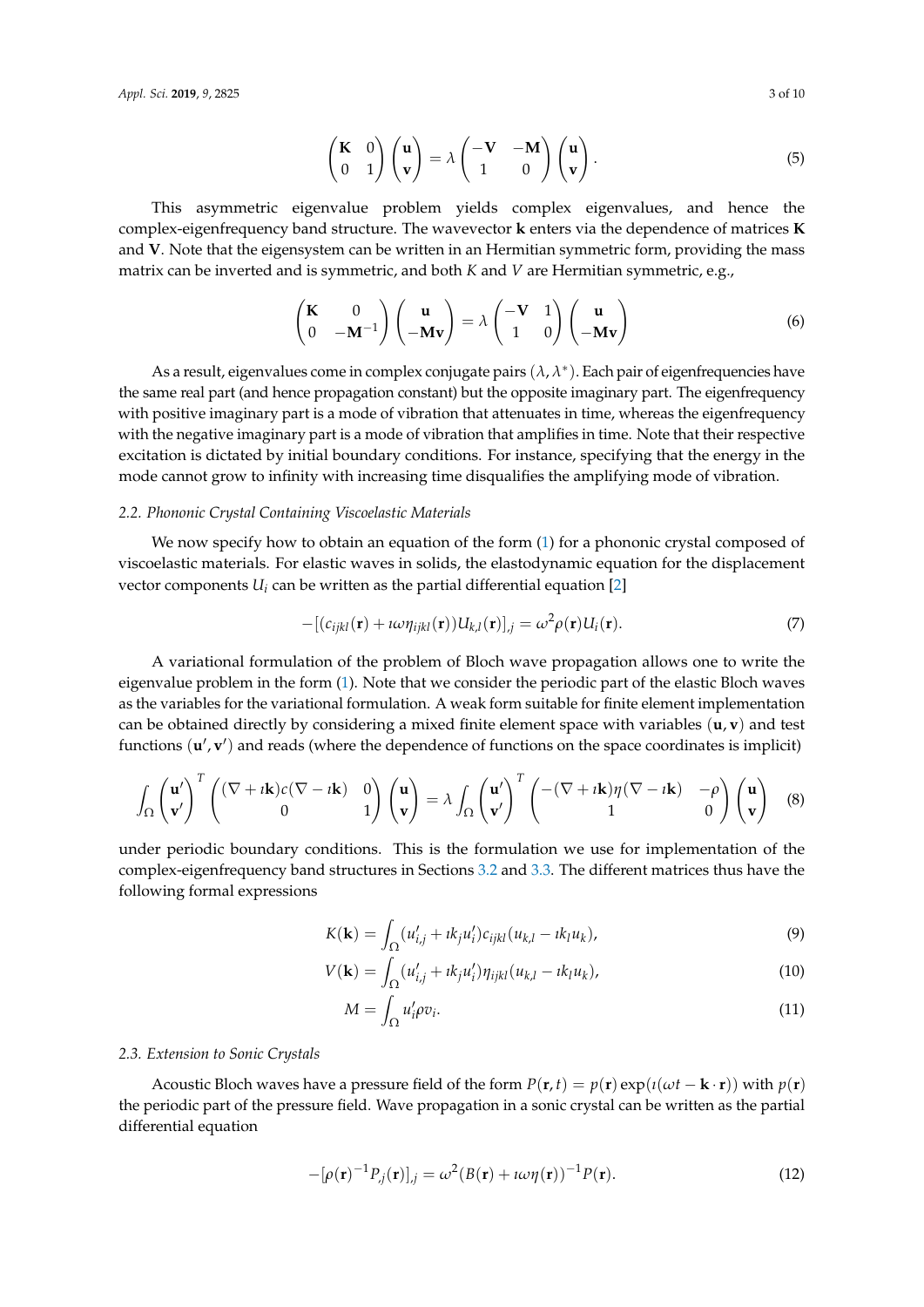Here the elastic modulus *B* and the viscosity *η* are scalar functions of position. Generally speaking, we have a problem to obtain an equation of the form [\(1\)](#page-1-0) since the kinetic part of the equation involves the inverse function  $(B(\mathbf{r}) + \iota \omega \eta(\mathbf{r}))^{-1}$ . Restricting the problem to a single homogeneous viscous fluid, however, the material constants are independent of space coordinates and [\(12\)](#page-2-0) can be multiplied by  $1 + \iota \omega \eta / B$  to get

$$
-\left[\frac{1}{\rho}P_{,j}(\mathbf{r})\right]_{,j}-\left[\frac{i\omega\eta}{\rho B}P_{,j}(\mathbf{r})\right]_{,j}=\omega^2\frac{1}{B}P(\mathbf{r}).
$$
\n(13)

As a result, we can introduce  $q = \iota \omega p$  and the test functions  $(p', q')$  to obtain the following variational formulation

$$
\int_{\Omega} \begin{pmatrix} p' \\ q' \end{pmatrix}^T \begin{pmatrix} (\nabla + i\mathbf{k}) \frac{1}{\rho} (\nabla - i\mathbf{k}) & 0 \\ 0 & 1 \end{pmatrix} \begin{pmatrix} p \\ q \end{pmatrix} = \lambda \int_{\Omega} \begin{pmatrix} p' \\ q' \end{pmatrix}^T \begin{pmatrix} -(\nabla + i\mathbf{k}) \frac{\eta}{\rho B} (\nabla - i\mathbf{k}) & -\frac{1}{B} \\ 1 & 0 \end{pmatrix} \begin{pmatrix} p \\ q \end{pmatrix}
$$
(14)

under periodic boundary conditions. The different matrices thus have the following formal expressions

$$
K(\mathbf{k}) = \int_{\Omega} (\nabla q + i \mathbf{k} q) \frac{1}{\rho} (\nabla p - i \mathbf{k} p), \tag{15}
$$

$$
V(\mathbf{k}) = \int_{\Omega} (\nabla q + i \mathbf{k} q) \frac{\eta}{\rho B} (\nabla p - i \mathbf{k} p), \tag{16}
$$

$$
M = \int_{\Omega} p' \frac{1}{B} q. \tag{17}
$$

#### <span id="page-3-0"></span>**3. Results**

The variational formulations of the previous section were implemented with the finite element method with language FreeFem $++$  [\[19\]](#page-9-3). Obviously, this choice is not unique and other finite element codes could be employed for the same purpose. In the following of this section, we consider representative two-dimensional artificial crystals. Their unit cells are represented on a finite element mesh enclosed by boundaries. Periodic boundary conditions are applied on the external boundaries. Lagrange finite elements of degree two are used for the approximation of all unknown and test functions.

#### *3.1. Sonic Crystal of Rigid Rods in Air*

As a first example, we consider a two-dimensional sonic crystal of rigid rods in air, as was for instance considered experimentally by Miyashita for cylindrical rods [\[20,](#page-9-4)[21\]](#page-9-5) and by Lu et al. for triangular rods [\[22\]](#page-9-6). The solid rods are supposed to be sufficiently heavy and stiff that only negligible elastic waves can be excited inside them for sound waves incident from air. As a result, the unit-cell of the crystal depicted in Figure [1a](#page-4-0) (square lattice) or Figure [1c](#page-4-0) (hexagonal lattice) is composed of a hollow air square or hexagon. With only a single fluid constituent, the theory of Section [2.3](#page-2-1) can be applied. The viscosity of air is conventionally 0.0183 mPa.s at a temperature of 20  $^{\circ}$ C, as reported in Table [1.](#page-4-2) Combined with an elastic modulus  $B = 142$  kPa, one would expect theoretically for longitudinal plane waves a quality factor  $Q = \frac{B}{\omega \eta} = 12{,}350$  at a frequency of 100 kHz [\[3\]](#page-8-2). For the *m*-th band of the crystal, the quality factor is estimated from the complex eigenfrequencies as

$$
Q_m(\mathbf{k}) = \frac{\text{Re}[\omega_m(\mathbf{k})]}{2\text{Im}[\omega_m(\mathbf{k})]}.
$$
\n(18)

Figure [1](#page-4-0) shows the complex-eigenfrequency band structures in the square and the hexagonal lattice cases, for lattice constant  $a = 1$  mm. Also plotted are the empty-lattice models obtained when there is no rod in the unit-cell. Though the band structures are very different if the rod is present or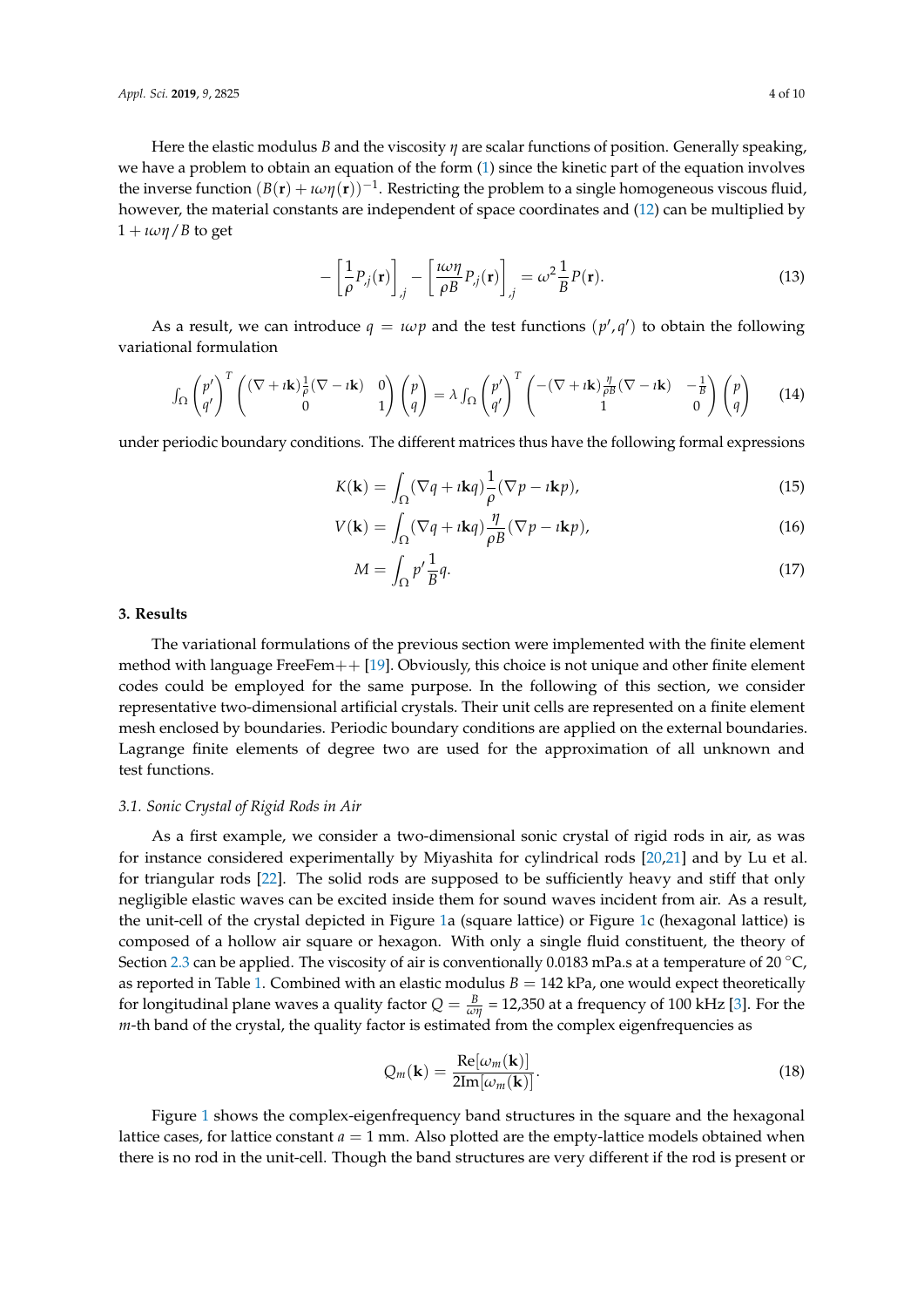<span id="page-4-0"></span>not, the quality factor appears to be the same in both case. Actually, *Q* is simply inversely proportional to frequency in this single-fluid case (see the discussion of Section [4\)](#page-6-2).



<span id="page-4-2"></span>**Figure 1.** Two-dimensional sonic crystal of rigid rods in air. The lattice constant is *a* = 1 mm. (**a**) Unit cell of a square lattice sonic crystal with cylindrical rods and *d*/*a* = 0.85, and (**b**) the corresponding complex-eigenfrequency band structure. (**c**) Unit cell of a hexagonal lattice sonic crystal with triangular rods and *d*/*a* = 0.7, and (**d**) the corresponding complex-eigenfrequency band structure. The color scale of the band diagrams correspond to the quality factor *Q* of each Bloch eigenstate.

| Air                         | $\rho = 1.2041 \text{ kg/m}^3$<br>$B = 142$ kPa                                        |                                                   |                                                |
|-----------------------------|----------------------------------------------------------------------------------------|---------------------------------------------------|------------------------------------------------|
|                             | $\eta = 0.0183$ mPa.s                                                                  |                                                   |                                                |
| Epoxy<br>(isotropic)        | $\rho = 7780 \text{ kg/m}^3$<br>$c_{11} = 7.54$ GPa                                    | $c_{66} = 1.48 \text{ GPa}$                       |                                                |
|                             | $\eta_{11} = 1$ Pa.s                                                                   | $\eta_{66} = 0.25$ Pa.s                           |                                                |
| <b>Steel</b><br>(isotropic) | $\rho = 1142 \text{ kg/m}^3$<br>$c_{11} = 264 \text{ GPa}$                             | $c_{66} = 84 \text{ GPa}$                         |                                                |
| Silicon<br>(cubic)          | $\rho = 2331 \text{ kg/m}^3$<br>$c_{11} = 165.7 \text{ GPa}$<br>$n_{11} = 1.505$ mPa.s | $c_{66} = 79.62$ GPa<br>$\eta_{66} = 0.553$ mPa.s | $c_{12} = 63.9$ GPa<br>$n_{12} = -0.532$ mPa.s |

### <span id="page-4-1"></span>*3.2. Epoxy–Steel Phononic Crystal*

The width of the Bragg band gaps of solid–solid phononic crystals is known to be favored by a high contrast between the elastic constants and the mass density of the contituent solids, in case of hard and heavy inclusions in a soft and light matrix. Phononic crystals of steel rods or spheres in an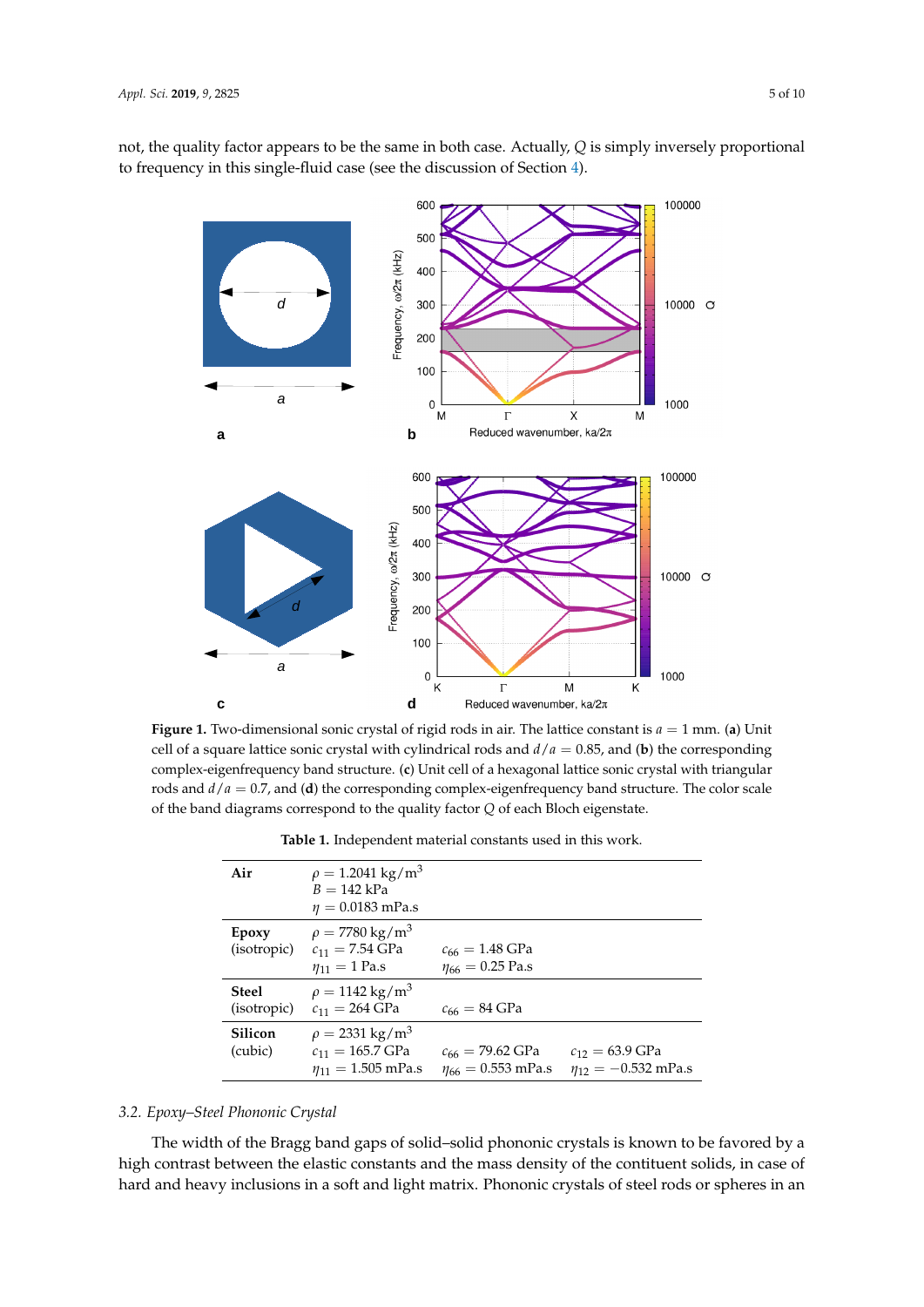epoxy matrix are an archetypal example, in both 2D [\[23\]](#page-9-7) and 3D [\[24](#page-9-8)[,25\]](#page-9-9). With lattice constants of the order of millimeters, attenuation was not observed to be problematic for experiments, though epoxy materials are presumably viscoelastic. The viscosity of epoxy materials is quite variable, depending on the composition and on the processes used. We consider in Table [1](#page-4-2) rather arbitrary values for the viscosity tensor of epoxy, for illustration purposes. Here, the viscosity of steel is neglected with respect to that of epoxy. For the 2D hexagonal lattice phononic crystal of cylindrical steel rods in an epoxy matrix depicted in Figure [2a](#page-5-0), the complex-eigenfrequency band structure shown in Figure [2b](#page-5-0) as a large Bragg band gap [\[23\]](#page-9-7) and the quality factor *Q* decreases again hyperbolically with increasing frequency.

<span id="page-5-0"></span>

**Figure 2.** Two-dimensional phononic crystals composed of epoxy and steel. The lattice is hexagonal, the lattice constant is  $a = 1$  mm and  $d/a = 0.7$ . Only epoxy is considered viscoelastic while viscous loss in steel is neglected. (**a**) Unit cell for epoxy matrix and cylindrical steel rods, and (**b**) the corresponding complex-eigenfrequency band structure. The large complete band gap is of the Bragg type. (**c**) Unit cell for steel matrix and cylindrical epoxy rods, and (**d**) the corresponding complex-eigenfrequency band structure. The color scale of the band diagrams correspond to the quality factor *Q* of each Bloch eigenstate.

If the roles of steel and epoxy are reversed, for the case of epoxy rods in a steel matrix depicted in Figure [2c](#page-5-0), then it is known that Bragg band gaps are not favored anymore but that local resonances are induced [\[26–](#page-9-10)[28\]](#page-9-11). In the complex-eigenfrequency band structure shown in Figure [2d](#page-5-0), such a local resonance appears for instance around a frequency of 1.25 MHz. It can be observed that the flatter bands have a much smaller quality factor compared to steeper bands. Actually, and despite appearances, this phenomenon is not related with band steepness but with the spatial distribution of Bloch waves within the unit-cell, as discussed in Section [4.](#page-6-2)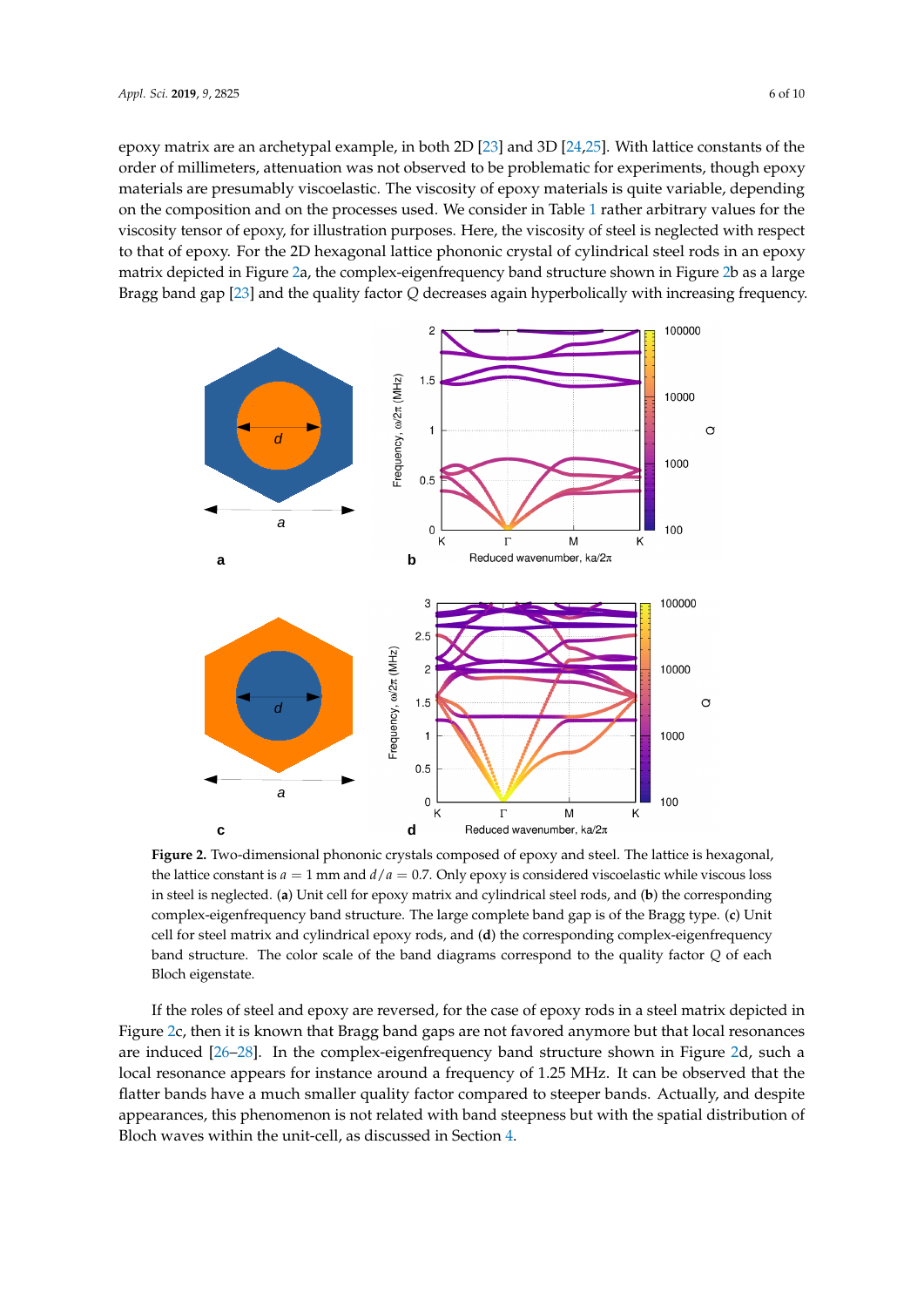#### <span id="page-6-1"></span>*3.3. Phononic Crystal of Holes in Silicon*

Another system that has been often considered for microsonic applications is the case of holes in a crystal matrix. In the case of silicon phononic crystals [\[29](#page-9-12)[,30\]](#page-9-13), cylindrical holes can be obtained by etching at the microscale. The phonon viscosity tensor for silicon has been discussed e.g., in Ref. [\[31\]](#page-9-14), from which the values in Table [1](#page-4-2) are taken. Alternative values are given by Helme and King [\[32\]](#page-9-15). For a 2D square lattice phononic crystal of holes in silicon depicted in Figure [3a](#page-6-0), the complex-eigenfrequency band structure shown in Figure [3b](#page-6-0) has a clear Bragg band gap, whereas in the case of the 2D hexagonal lattice depicted in Figure [3c](#page-6-0) the band gap in Figure [3d](#page-6-0) closes. More significantly, if it is again observed that the quality factor varies as the inverse of frequency, there are different damping rates for the different bands. As discussed in Section [4,](#page-6-2) this variability is anisotropic in nature and the quality factor depends on the vector polarization of Bloch waves.

<span id="page-6-0"></span>

**Figure 3.** Two-dimensional phononic crystals composed of holes in silicon. The lattice constant is  $a = 1 \mu$ m. (**a**) Unit cell of a square lattice phononic crystal with  $d/a = 0.833$  and (**b**) the corresponding complex-eigenfrequency band structure. (**c**) Unit cell of a hexagonal lattice sonic crystal with *d*/*a* = 0.7 and (**d**) the corresponding complex-eigenfrequency band structure. The color scale of the band diagrams correspond to the quality factor *Q* of each Bloch eigenstate.

## <span id="page-6-2"></span>**4. Discussion**

In all numerical results presented in Section [3,](#page-3-0) the imaginary parts of the viscoelastic constants were much smaller than their real parts. These results are thus mainly relevant to the case where one is interested in engineering wave propagation properties through a sonic or phononic crystal with small damping. Of course, the equations defining the complex-eigenfrequency band structure also apply beyond this small attenuation regime, as could be interesting for applications to the mitigation of sound or vibrations. In the small damping limit, the first-order perturbation theory of Ref. [\[11\]](#page-8-8)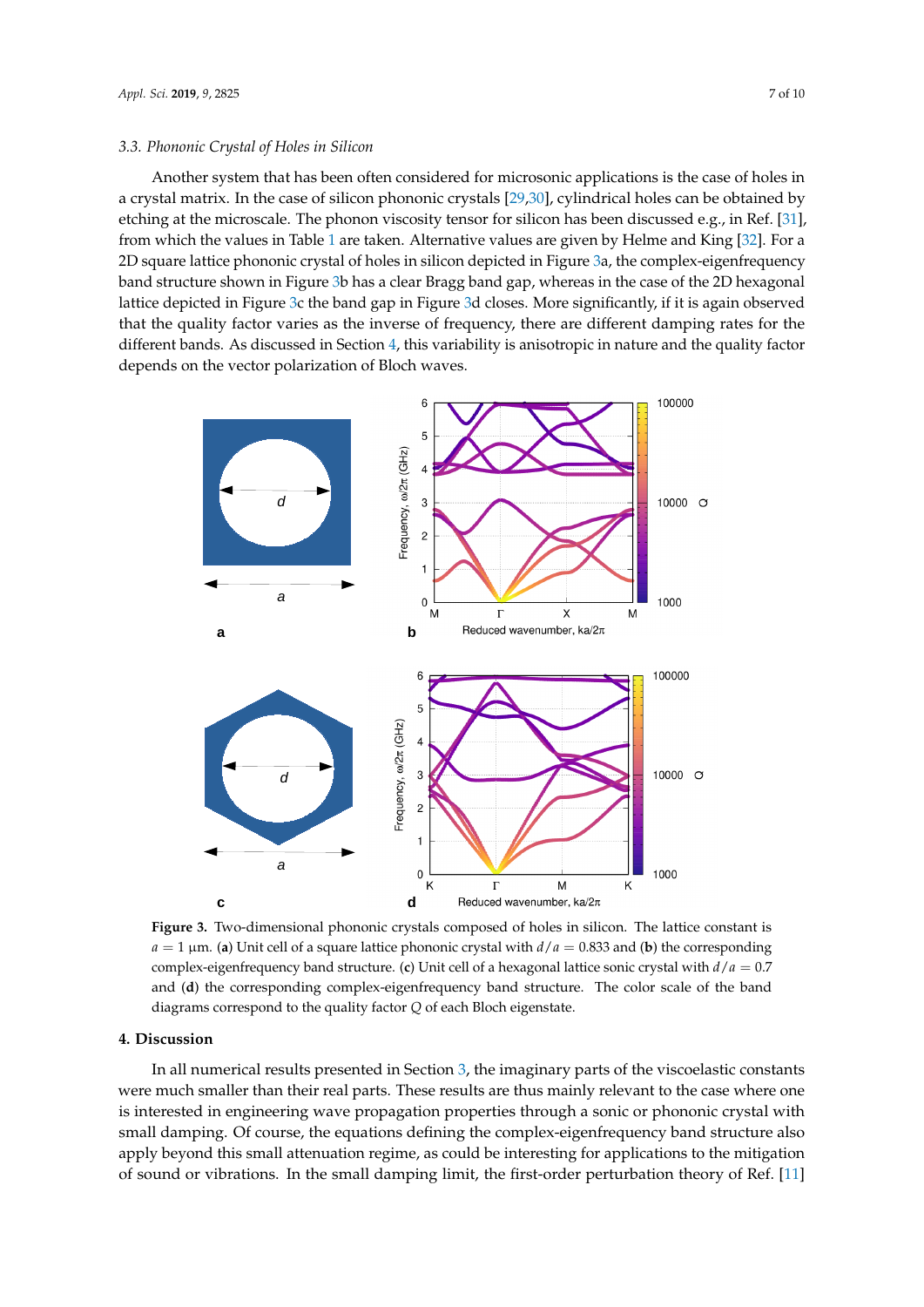applies. The main result of this theory in our context is that the relative variation of the frequency of a band at a fixed value of the Bloch wavevector is given by

$$
\frac{\delta\omega|_{\mathbf{k}}}{\omega} = \frac{i}{2} \omega \frac{\langle \nabla_{\mathbf{k}} \mathbf{u} | \eta | \nabla_{\mathbf{k}} \mathbf{u} \rangle}{\langle \nabla_{\mathbf{k}} \mathbf{u} | c | \nabla_{\mathbf{k}} \mathbf{u} \rangle},\tag{19}
$$

where

$$
\langle \nabla_{\mathbf{k}} \mathbf{u} | c | \nabla_{\mathbf{k}} \mathbf{u} \rangle = \int_{\Omega} (u_{i,j}^* + ik_j u_i^*) c_{ijkl} (u_{k,l} - ik_l u_k), \tag{20}
$$

$$
\langle \nabla_{\mathbf{k}} \mathbf{u} | \eta | \nabla_{\mathbf{k}} \mathbf{u} \rangle = \int_{\Omega} (u_{i,j}^* + ik_j u_i^*) \eta_{ijkl} (u_{k,l} - ik_l u_k).
$$
 (21)

The latter equations are the spatial averages of the real and imaginary part of the viscoelastic tensor taken with respect to the particular Bloch wave considered. They include all the influence of the details of the crystal on the appearance of an imaginary part for the eigenfrequency. The quality factor for band *m* can then be estimed as

$$
Q_m(\mathbf{k}) = \frac{\langle \nabla_{\mathbf{k}} \mathbf{u} | c | \nabla_{\mathbf{k}} \mathbf{u} \rangle}{\omega_m(\mathbf{k}) \langle \nabla_{\mathbf{k}} \mathbf{u} | \eta | \nabla_{\mathbf{k}} \mathbf{u} \rangle}.
$$
 (22)

A practical algorithm, and an alternative to the theory of Section [3](#page-3-0) in the limit of small viscoelasticity, is to solve for the lossless band structure first, thus obtaining the real eigenvalues  $\omega_m(\mathbf{k})$  and their corresponding Bloch waves. Equation [\(22\)](#page-7-0) then gives a first-order perturbation theory estimate of the quality factor for any band.

When there is a single homogeneous material in a sonic crystal, e.g., as is the case for the air crystal with rigid inclusions of Figure [1,](#page-4-0) the relative frequency variation simplifies to

<span id="page-7-0"></span>
$$
\frac{\delta\omega|_{\mathbf{k}}}{\omega} = \frac{\imath}{2}\omega\frac{\eta}{B},\tag{23}
$$

i.e., the distribution of the Bloch wave has no incidence on the result and the quality factor has the same expression as for a plane wave in an homogeneous medium,  $Q = \frac{B}{\omega \eta}$ . This is the reason why the sonic crystal and the empty lattice model show the same variation of the quality factor with frequency in Figure [1.](#page-4-0) Note that the quality factor is also independent of the filling fraction of the crystal in this scalar homogeneous case. When there is a single homogeneous but anisotropic material in a phononic crystal, as is the case for the holey silicon crystal of Figure [3,](#page-6-0) similar conclusions can be drawn but the quality factor is not independent of the filling fraction and it further depends on the direction of propagation and on the polarization of the particular Bloch wave, i.e., the ratio of the material averages  $\langle C \rangle / \langle \eta \rangle$  is different for quasi longitudinal and quasi shear Bloch waves. As a consequence, considering the empty lattice model in this case would not be meaningful.

In the case of a phononic crystal with several constituents, as in the case of steel-epoxy crystals in Figure [2,](#page-5-0) the material averages can be decomposed over matrix and inclusion regions according to

$$
\frac{\delta\omega|_{\mathbf{k}}}{\omega} = \frac{\iota}{2} \omega \frac{\langle \nabla_{\mathbf{k}} \mathbf{u} | \eta | \nabla_{\mathbf{k}} \mathbf{u} \rangle_{\text{matrix}} + \langle \nabla_{\mathbf{k}} \mathbf{u} | \eta | \nabla_{\mathbf{k}} \mathbf{u} \rangle_{\text{incl.}}}{\langle \nabla_{\mathbf{k}} \mathbf{u} | c | \nabla_{\mathbf{k}} \mathbf{u} \rangle_{\text{matrix}} + \langle \nabla_{\mathbf{k}} \mathbf{u} | c | \nabla_{\mathbf{k}} \mathbf{u} \rangle_{\text{incl.}}}.
$$
\n(24)

As a result, damping further depends on the spatial distribution of the Bloch wave. For instance, in the case of a local resonance that results from the hybridization of a resonance of an inclusion (i.e., a flat band) with propagating waves in the matrix (i.e., a band with a given slope), the Bloch waves of the flat band are generally localized inside the inclusion and suffer larger damping if the viscosity of the inclusion is larger than the viscosity of the matrix. That is the situation observed for the local resonances in Figure [2d](#page-5-0).

We note that in comparison with the complex band structure that can be used for an arbitrary dependence of the material constants with frequency [\[7](#page-8-6)[,10,](#page-8-9)[12\]](#page-8-10), the complex eigenfrequency band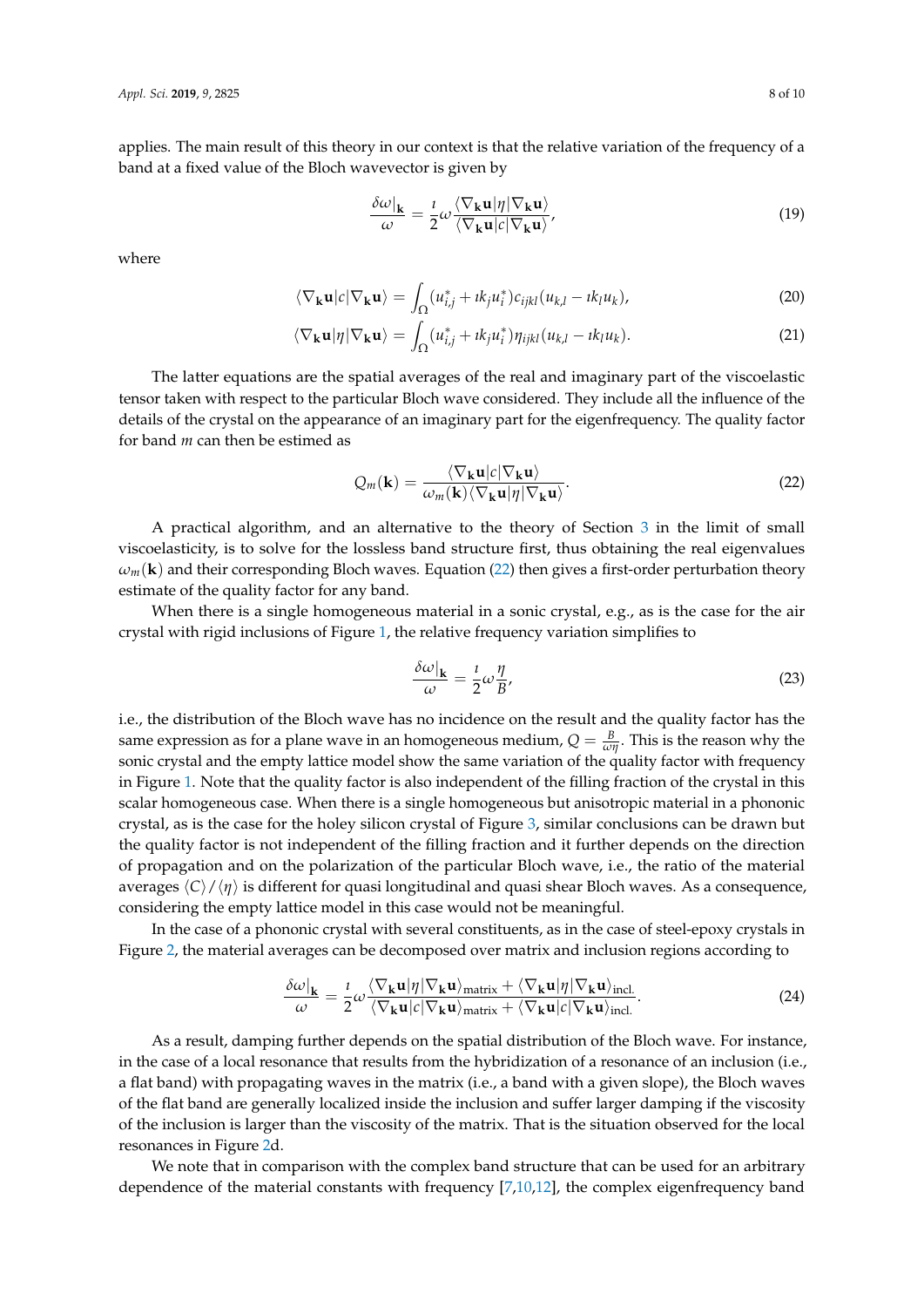structure introduced in the present paper does not capture any effect linked with the spatial attenuation of the Bloch waves as they propagate away from a source. Hence, the results we have obtained are independent of the local group velocity and do not reveal anything regarding frustrated evanescent Bloch waves or evanescent Bloch waves inside band gaps [\[7\]](#page-8-6). They essentially account for temporal damping of Bloch waves in crystals and include the contribution of local resonances.

There are further situations where the complex-eigenfrequency band structure could be useful and we indicate some of them as perspectives. In the case of a defect cavity embedded in a very large crystal, the method would give the quality factor of the resonance, if combined with a super-cell technique. Beyond time-harmonic excitations, transient or short pulse excitations are equally important for experiments. Since damped eigenmodes provide a complete basis for analysis of the frequency response function (FRF) of structures, the general methodology of the linear combination of damped eigenmodes can be combined with the complex-eigenfrequency band structure.

**Author Contributions:** Conceptualization, T.-T.W. and V.L.; funding acquisition, M.K. and Y.-S.W.; methodology, V.L. and M.K.; project administration, V.L., Y.-F.W. and Y.-S.W.; software, T.-T.W. and V.L.; validation, M.K. and Y.-F.W.; writing—original draft, T.-T.W. and V.L.; writing—review and editing, M.K., Y.-F.W. and Y.-S.W.

**Funding:** This research was funded by the EIPHI Graduate School (contract ANR-17-EURE-0002), the French Investissements d'Avenir program, project ISITE-BFC (contract ANR-15-IDEX-03), and the National Natural Science Foundation of China (11702017 and 11532001).

**Conflicts of Interest:** The authors declare no conflict of interest. The funders had no role in the design of the study; in the collection, analyses, or interpretation of data; in the writing of the manuscript, or in the decision to publish the results.

#### **References**

- <span id="page-8-0"></span>1. Kushwaha, M.S.; Halevi, P.; Dobrzynski, L.; Djafari-Rouhani, B. Acoustic band structure of periodic elastic composites. *Phys. Rev. Lett.* **1993**, *71*, 2022–2025. [\[CrossRef\]](http://dx.doi.org/10.1103/PhysRevLett.71.2022)
- <span id="page-8-1"></span>2. Laude, V. *Phononic Crystals: Artificial Crystals for Sonic, Acoustic, and Elastic Waves*; De Gruyter: Vienna, Austria, 2015.
- <span id="page-8-2"></span>3. Auld, B.A. *Acoustic Fields and Waves in Solids*; Wiley: New York, NY, USA, 1973.
- <span id="page-8-3"></span>4. Royer, D.; Dieulesaint, E. *Elastic Waves in Solids*; Wiley: New York, NY, USA, 1999.
- <span id="page-8-4"></span>5. Psarobas, I.E. Viscoelastic response of sonic band-gap materials. *Phys. Rev. B* **2001**, *64*, 012303. [\[CrossRef\]](http://dx.doi.org/10.1103/PhysRevB.64.012303)
- 6. Liu, Y.; Yu, D.; Zhao, H.; Wen, J.; Wen, X. Theoretical study of two-dimensional phononic crystals with viscoelasticity based on fractional derivative models. *J. Phys. D: Appl. Phys.* **2008**, *41*, 065503. [\[CrossRef\]](http://dx.doi.org/10.1088/0022-3727/41/6/065503)
- <span id="page-8-6"></span>7. Laude, V.; Achaoui, Y.; Benchabane, S.; Khelif, A. Evanescent Bloch waves and the complex band structure of phononic crystals. *Phys. Rev. B* **2009**, *80*, 092301. [\[CrossRef\]](http://dx.doi.org/10.1103/PhysRevB.80.092301)
- 8. Hussein, M.I. Theory of damped Bloch waves in elastic media. *Phys. Rev. B* **2009**, *80*, 212301. [\[CrossRef\]](http://dx.doi.org/10.1103/PhysRevB.80.212301)
- 9. Merheb, B.; Deymier, P.A.; Muralidharan, K.; Bucay, J.; Jain, M.; Aloshyna-Lesuffleur, M.; Greger, R.W.; Mohanty, S.; Berker, A. Viscoelastic effect on acoustic band gaps in polymer-fluid composites. *Model. Simul. Mater. Sci. Eng.* **2009**, *17*, 075013. [\[CrossRef\]](http://dx.doi.org/10.1088/0965-0393/17/7/075013)
- <span id="page-8-9"></span>10. Moiseyenko, R.P.; Laude, V. Material loss influence on the complex band structure and group velocity in phononic crystals. *Phys. Rev. B* **2011**, *83*, 064301. [\[CrossRef\]](http://dx.doi.org/10.1103/PhysRevB.83.064301)
- <span id="page-8-8"></span>11. Laude, V.; Escalante, J.M.; Martínez, A. Effect of loss on the dispersion relation of photonic and phononic crystals. *Phys. Rev. B* **2013**, *88*, 224302. [\[CrossRef\]](http://dx.doi.org/10.1103/PhysRevB.88.224302)
- <span id="page-8-10"></span>12. Wang, Y.F.; Wang, Y.S.; Laude, V. Wave propagation in two-dimensional viscoelastic metamaterials. *Phys. Rev. B* **2015**, *92*, 104110. [\[CrossRef\]](http://dx.doi.org/10.1103/PhysRevB.92.104110)
- 13. Krattiger, D.; Khajehtourian, R.; Bacquet, C.L.; Hussein, M.I. Anisotropic dissipation in lattice metamaterials. *AIP Adv.* **2016**, *6*, 121802. [\[CrossRef\]](http://dx.doi.org/10.1063/1.4973590)
- <span id="page-8-5"></span>14. Frazier, M.J.; Hussein, M.I. Generalized Bloch's theorem for viscous metamaterials: Dispersion and effective properties based on frequencies andwavenumbers that are simultaneously complex. *Comptes Rendus Phys.* **2016**, *17*, 565–577. [\[CrossRef\]](http://dx.doi.org/10.1016/j.crhy.2016.02.009)
- <span id="page-8-7"></span>15. Psarobas, I.E.; Stefanou, N.; Modinos, A. Scattering of elastic waves by periodic arrays of spherical bodies. *Phys. Rev. B* **2000**, *62*, 278–291. [\[CrossRef\]](http://dx.doi.org/10.1103/PhysRevB.62.278)